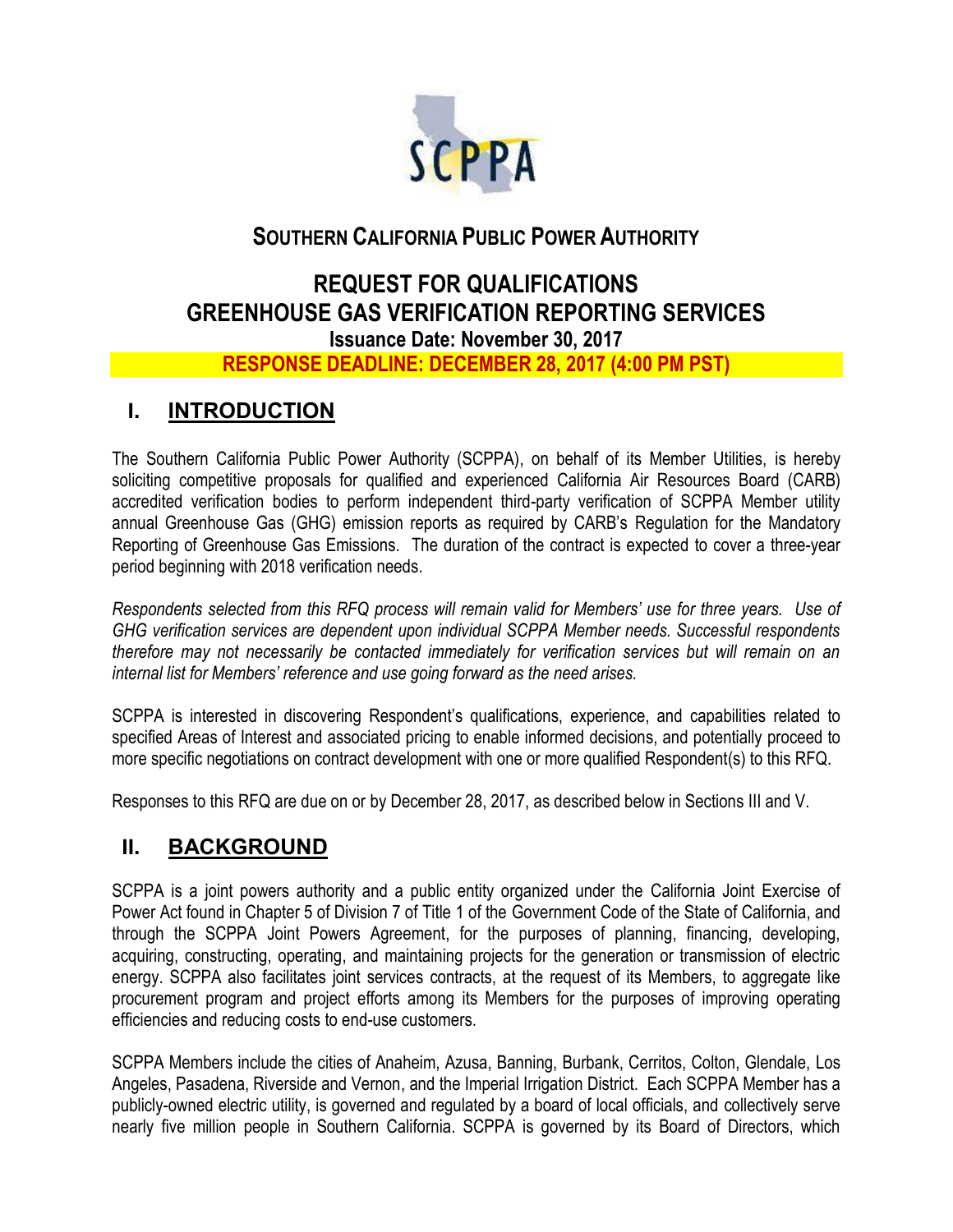consists of representatives from each of its Members. The management of SCPPA is under the direction of an Executive Director who is appointed by the Board of Directors.

Certain SCPPA Members require GHG emission reports verification services to satisfy regulatory requirements. Any service contract subsequently entered into by SCPPA would be utilized directly by the interested Members to serve their respective utility needs. The service and work products would be ordered and approved directly by SCPPA and/or the applicable Members. Billing would be administered through SCPPA.

## **III. AREAS OF INTEREST**

- 1. Minimum qualification requirements (pass/fail):
	- a. CARB Accreditation. Respondent must be approved and listed as a CARB accredited verification body, having met all applicable accreditation requirements, with at least two accredited lead verifiers and five full time staff. At least one member of the verification team must be an accredited Electricity Transactions Specialist. Respondent must remain apprised of and be committed to meeting any additional CARB training requirements necessary to maintain their accreditation.
	- b. Conflict of Interest. Respondent must be able to evaluate and provide a Conflict of Interest Form as required by CARB. The potential for a conflict of interest between the Respondent and SCPPA Member must be in the low to medium category, in accordance with Section 95133 of the Mandatory Reporting Regulation. If the potential for a conflict of interest falls in the medium category, the respondent shall state whether it can be mitigated to a level acceptable to CARB.
- 2. Respondent must be willing and able to provide as needed or requested: a verification services proposal and cost estimate to individual SCPPA Members; prepare and submit a Conflict of Interest Evaluation and Notification of Verification Services to CARB prior to the start of verification services; conduct a project kick-off and coordination meeting(s); on-site verification services; a verification plan; a data sampling plan; an assessment whether the GHG emissions report is free of material misstatement and conforms with CARB's procedures and methods for calculating and reporting GHG emissions; monthly progress updates; a list of findings including description of the issue and reference to the regulatory requirement in a timely manner that provides sufficient time for SCPPA Members' review, evaluation; and corrective action if needed; verification report(s) and opinion(s), and submittal of a Verification Statement to CARB on or before the verification deadline of August 10 each year for each GHG emissions report.
- 3. Identify any previous verification services or other services provided to SCPPA Members with dates and description of services.
- 4. Identify any additional requirements for the first year of working with a new verifier or for the first year of a compliance period.
- 5. Detailed explanation of the Respondent's cost of service calculation methodology.
- 6. Proposed work plan and schedule for completing verification of the GHG emission reports prior to the verification deadline of August 10, including sufficient time for the SCPPA Member to review and respond to any verification findings and the verification opinion prior to the deadline.
- 7. Respondent must outline and detail their technical approach to the verification work. This includes verification plans for both facility and entity reports, schedule, data requests, data checks, sampling and review, how issues are addressed including customer response lead time, typical lead time for information requests, responses, process for report correction/update/resubmittal and re-verification, and submittal of verification statement.

Proposals failing to meet the minimum qualification requirements will be deemed non‐responsive.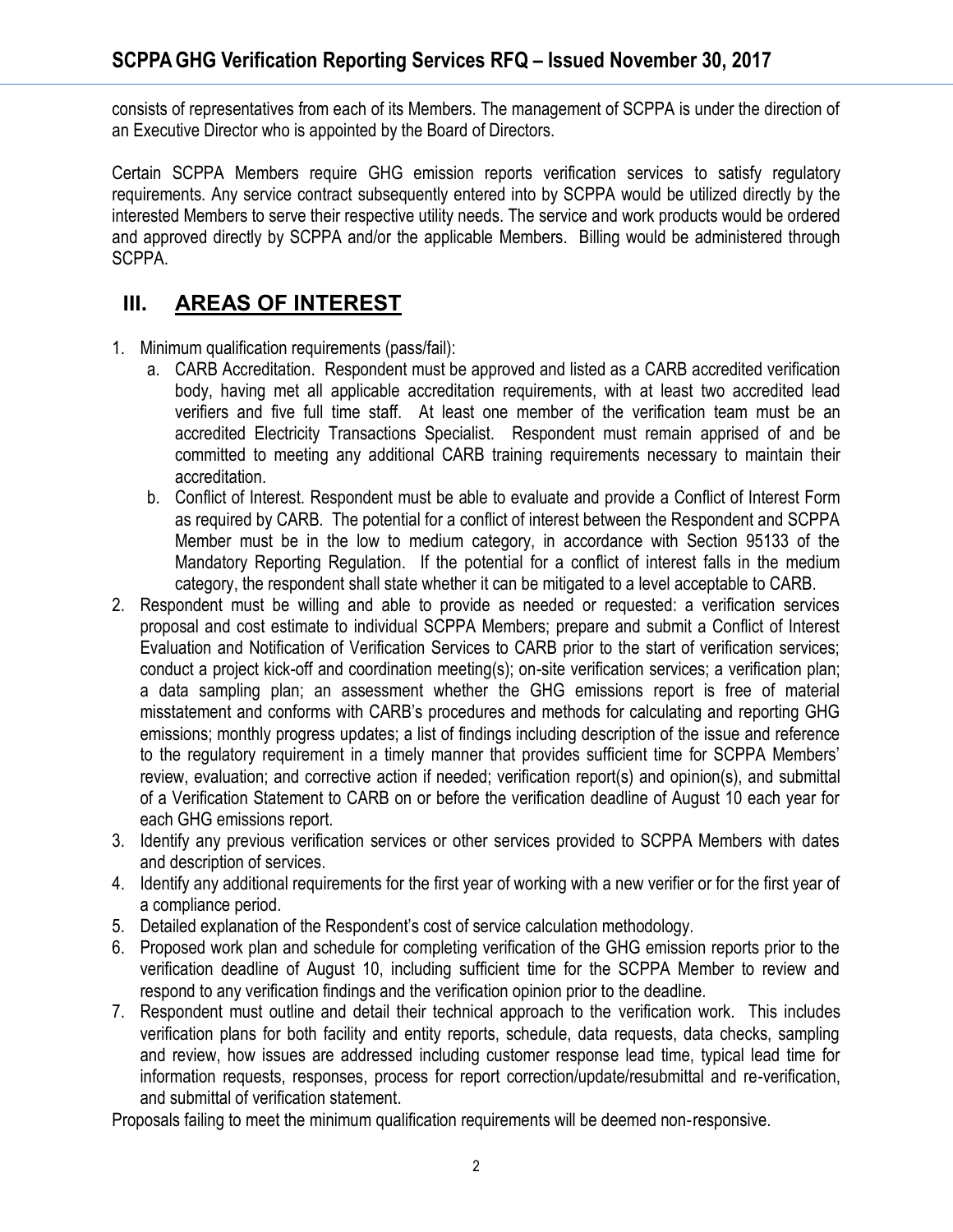SCPPA Members will use the following selection/scoring criteria to determine a "master list" of qualified verification bodies:

- 1) 40% Management and Technical Approach to the work including ability to manage and sustain performance under the contract and complete the verification work on time and within budget, work flow and timing, schedule, communication, presentation of findings, sufficient time for SCPPA Member to review and respond to findings, approach to resolving questions/issues, etc.
- 2) 30% Qualifications and Experience of firm and key personnel including relevant experience, proposed verification team, use of subcontractors, references, etc.
- 3) 30% Cost of service calculation methodology including assumptions, review of corrections to GHG emission reports, and example pricing for both full and less intensive verification of reports.

#### The following review and selection timeline is subject to change as deemed necessary by SCPPA:

| SCPPA RFQ for GHG Verification Services Selection Process |                              |
|-----------------------------------------------------------|------------------------------|
| <b>Schedule of Requirements</b>                           | Target Date(s)               |
| <b>Issue RFQ</b>                                          | November 30, 2017            |
| Responses Due                                             | December 28, 2017            |
| Review of Responses                                       | December 2017 / January 2018 |
| Selection of Respondent(s)                                | January 2018                 |

# **IV. PROPOSAL SUBMISSION REQUIRED ELEMENTS**

### **1. Transmittal Letter Content:**

- a. A brief statement of the Respondent's understanding of the work to be done and commitment to perform the work as scheduled, including:
	- i) statement of work specifications; and
	- ii) reference to any proposed contractual terms and conditions required by the Respondent; and
	- iii) a summary of exceptions taken to the RFQ requirements; and
	- iv) any and all expectations from SCPPA including, but not limited to: requirements definitions, strategy refinement, and staffing requirements to support the proposed project or program implementation.
- b. An officer authorized to bind must sign the proposal on behalf of the Respondent and must include the following declarations on the transmittal letter:

"This proposal is genuine, and not sham or collusive, nor made in the interest or in behalf of any person not herein named; the Respondent has not directly or indirectly induced or solicited any other Respondent to put in a sham bid, or any other person, firm or corporation to refrain from submitting a proposal; and the Respondent has not in any manner sought by collusion to secure for themselves an advantage over any other Respondent."

**2. Respondent Information**: Provide legal name of Company or Individual, physical street address, the name(s) and title(s) of the individual(s) authorized to represent the Respondent, including telephone number(s) and email address(es).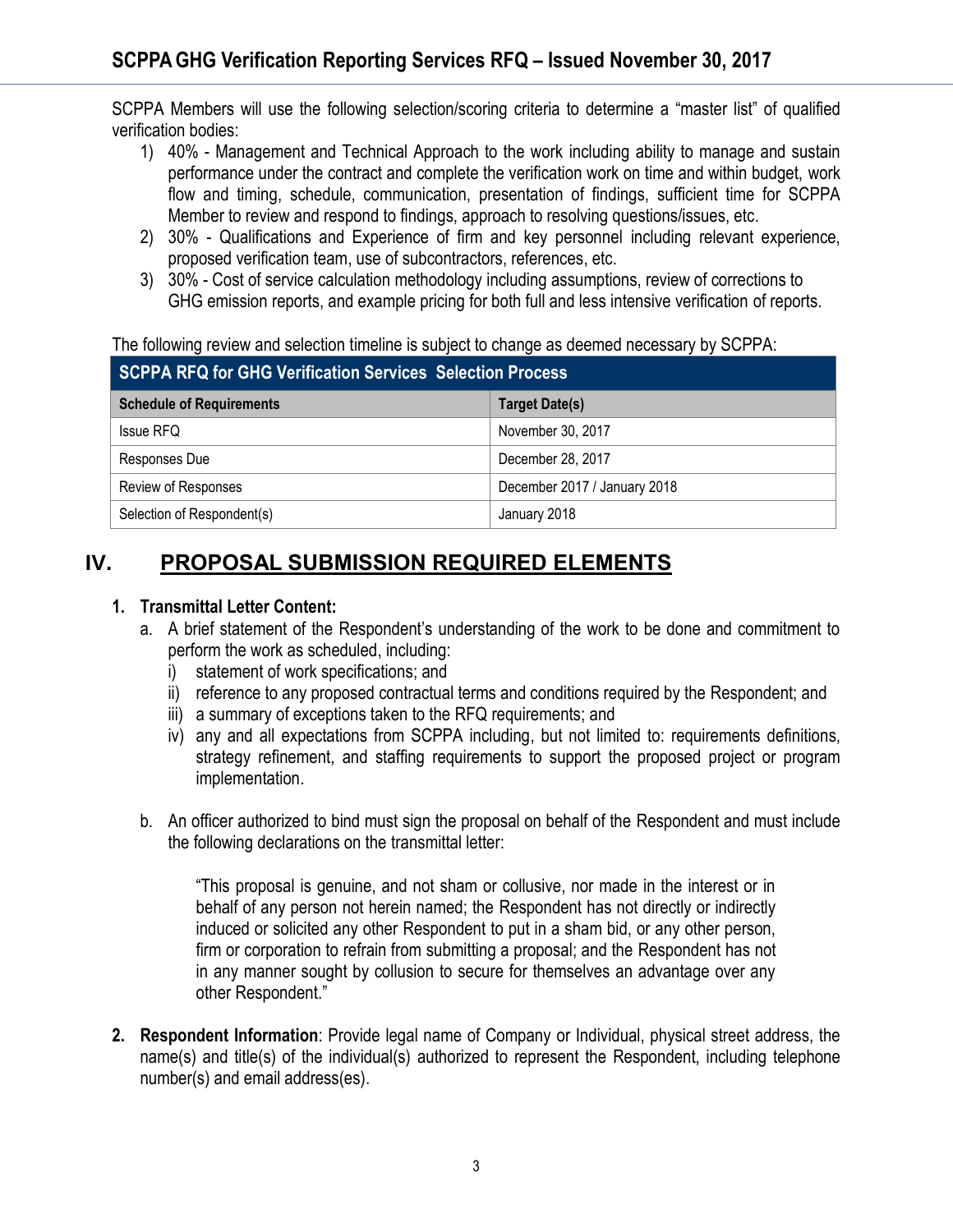**3. Proposal:** Proposals must include a description of the proposed project or program, how it meets (or does not meet) the objectives of this RFQ, and address each of the items below and in the Areas of Interest – particularly the technical approach to the work and schedule to ensure SCPPA Members have sufficient time to review and respond to any findings and review the verification opinion prior to the verification deadline of August 10. Respondents may also include additional services, products, tasks, task elements and/or functions that may not be part of or included in the RFQ, but are deemed by the Respondent to be pertinent and potentially valuable to SCPPA or its Members. SCPPA will have full discretionary authority to consider, accept and/or reject without cause such supplemental information that is not directly requested, included in or made part of the RFQ.

#### **4. Management and Technical Approach to the Work:**

- a. Describe the management approach to verification, including an organization chart that identifies the proposed verification team members, their roles and responsibilities, and the management of subcontractors (if any). Describe the approach to risk management and process for addressing and resolving questions and issues encountered during the verification process. Provide information to demonstrate that the Respondent has the project management skills to deliver the required project on time and within budget.
- b. Provide a commitment statement for the retention and use of key employees as proposed, their availability to initiate and sustain the proposal, as well as planned supplemental employees if key personnel are not available to assure project delivery.
- c. Respondent shall indicate any and all pending litigation that could affect the viability of Respondent's proposal, continuance of existing contracts, operation or financial stability.
- d. Provide a detailed description of the technical approach to verifying Electric Power Entity and Electric Generating Facility GHG emission reports. Include a work plan, list of information that will be requested, expected format for and timing to receive supporting documentation, schedule for conducting the verification work, approach to scheduling site visits, communication of progress updates and findings to the reporting entity, approach to resolving verification questions and differences of opinion, and efforts expected from the reporting entity. The description should demonstrate understanding of the verification process, work flow and timing, and depth and breadth of technical and/or industry knowledge.
- e. Provide a list of deliverables and timing for each deliverable.
- **5. Fees:** Pricing in all Proposals should be made based on good faith estimates of the requirements defined in this RFQ. Please include a Fee Schedule (including hourly labor rates by category of staff as well as other charges), along with a description of the cost of service calculation methodology including assumptions about site visits, review and verification of corrections made to GHG emission reports, circumstances that would result in additional charges, and example pricing showing a breakdown of expenses for full and less intensive verification services.
- **6. Qualifications and Experience:** Respondent shall clearly identify project participants and management team, including: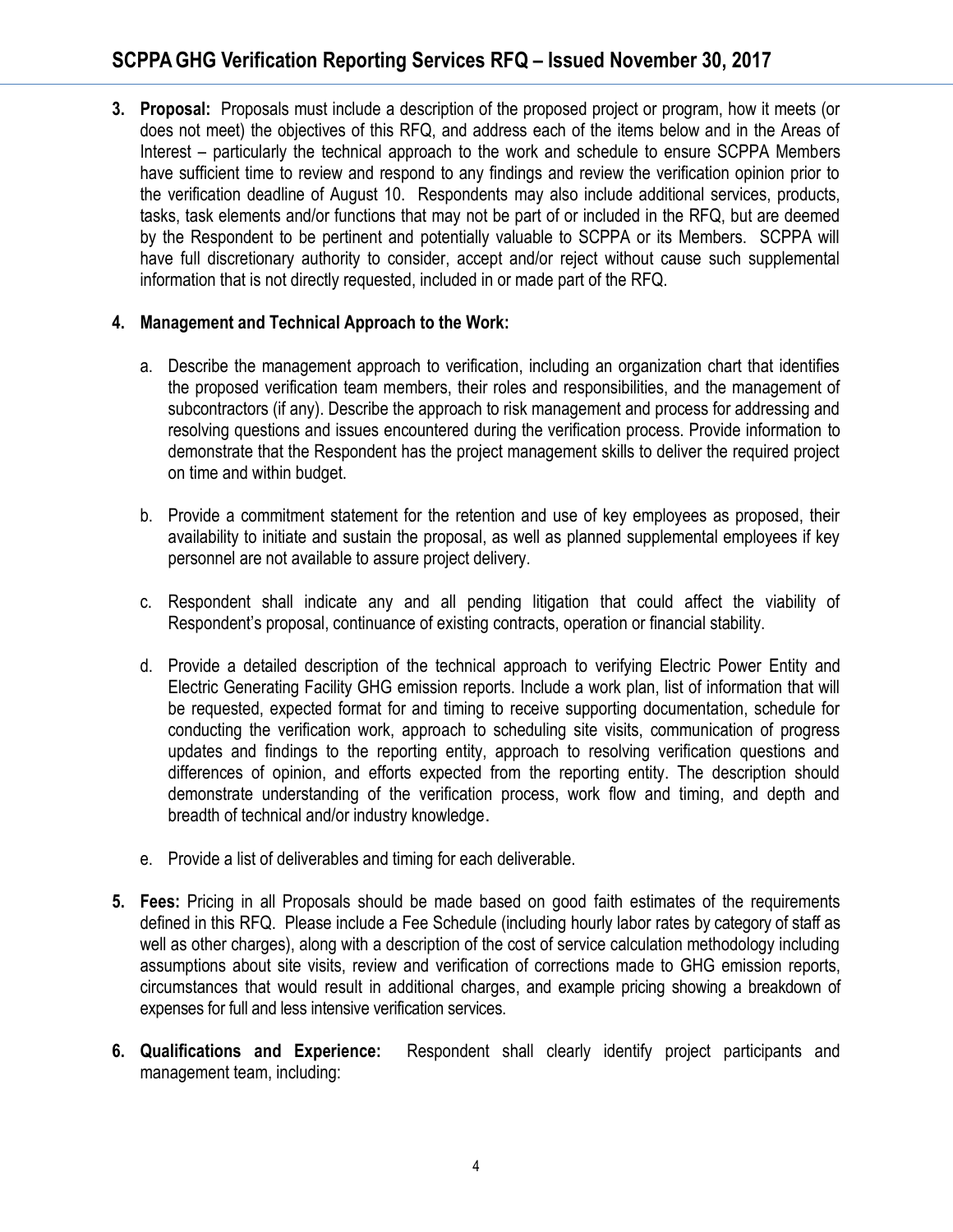- a. Describe your firm's experience as may be applicable to this RFQ, your organizational structure, management qualifications, and other contract related qualifications, including number of years firm has been in business.
- b. Provide a description of GHG emission report verification services performed by your firm in the past five years, including experience with verifying Electric Power Entity and Electric Generating Facility reports under the CARB Regulation for the Mandatory Reporting of Greenhouse Gas Emissions.
- c. Specify key employees and describe their qualifications, experience and duties related to the verification work, including the office location(s) where work will be performed. Provide a description of the proposed verification team, along with the qualifications and experience of the lead verifier and members of the verification team. Include relevant team member experience with verifying GHG emission reports for Electric Power Entities and Electric Generating Facilities. Please include resumes, limited to no longer than two pages each, of personnel that will be assigned to the project along with their role, registrations, permits, certificates and licenses as applicable.
- d. State whether Respondent will use subcontractors to perform services pursuant to the contract. Should the use of subcontractors be offered, the Respondent shall provide resumes of subcontractor personnel and the same assurances of competence for the subcontractor, plus the demonstrated ability to manage and supervise the subcontracted work. Subcontractors shall not be allowed to further subcontract with others for work on this project. The provisions of any contract resulting from this RFQ shall apply to all subcontractors in the same manner as to the Respondent. For verification of facility reports, it is preferable that all work be performed by verifiers employed by the selected verification body. Proposals to subcontract the lead verifier work or independent review may be scored less favorably.

#### **7. References:**

- a. Describe whether the Respondent has, within the last five (5) years, rendered any service to SCPPA or to any of SCPPA's Members, either as a contractor or subcontractor, either under the current Respondent's name or any other name or organization. If so, please provide details (status as prime or subcontractor, brief description of the contract, contract start and end date, the contract administrator name, and total actual contract expenditures).
- b. Please provide a minimum of three references for GHG emission report verification work performed by your firm. Reference information shall include client name, reference contract number, brief description of scope of services provided and contract start/end date, key contact name, address, email address, and telephone number.
- c. If the Respondent has not rendered any service within the last five years to SCPPA or to any of SCPPA's Members, then please provide five references over that period with the details described above including the counterparty for which services were provided.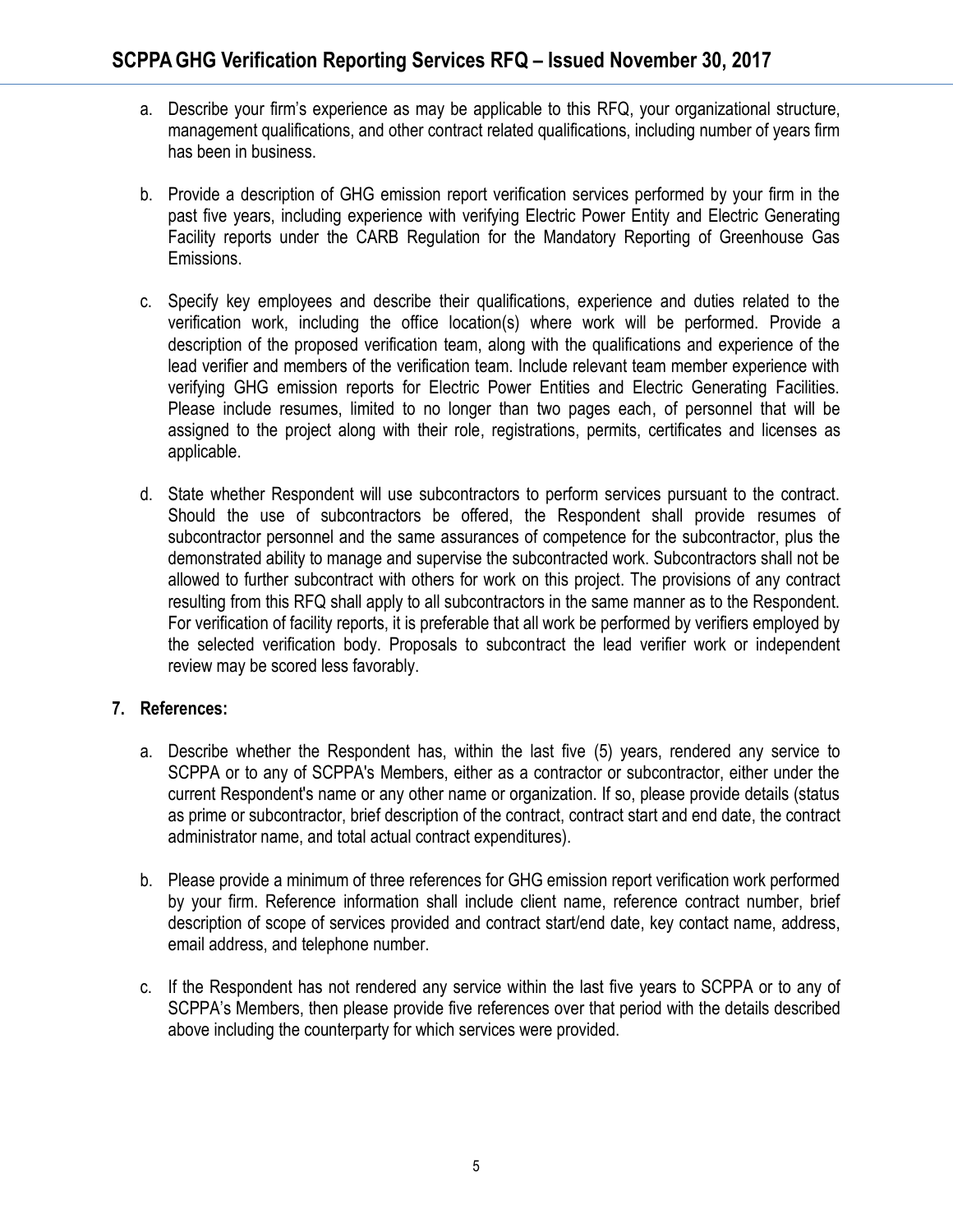## **V. Proposal Submission Delivery Requirements**

There **will not** be an initial Respondent's conference associated with this RFQ. Clarification questions may be addressed to Tanya DeRivi, Director of Government Affairs, at [tderivi@scppa.org.](mailto:tderivi@scppa.org)

One hard copy of your response, including a transmittal letter of authentic offer with wet-ink authority signature, and any supporting documentation should be delivered **no later than 4:00 pm PST** on **December 28, 2017** to:

> Southern California Public Power Authority GHG Verification Reporting Services RFQ Attention: Tanya DeRivi or Sarah Taheri 915 L Street Suite 1410 Sacramento, California 95814

One electronic copy of your proposal must be e-mailed to [tderivi@scppa.org](mailto:tderivi@scppa.org) **AND** [staheri@scppa.org](mailto:staheri@scppa.org) no later than the time and date referenced above, or alternatively transmitted via CD or USB flash drive.

No contact should be made with the Board of Directors, committees or working group representatives, or SCPPA Members concerning this RFQ.

All information received by SCPPA in response to this RFQ is subject to the California Public Records Act and may be subject to the California Brown Act and all submissions may be subject to review in the event of an audit.

### **VI. Terms and Conditions**

- 1. SCPPA reserves the right to cancel this RFQ at any time, reject any and all proposals and to waive irregularities.
- 2. SCPPA shall determine at its sole discretion the value of any and/or all proposals including price and non-price attributes.
- 3. Proposals may be sub-divided or combined with other proposals, at SCPPA's sole discretion.
- 4. SCPPA shall perform an initial screening evaluation to identify and eliminate any proposals that are, for example, not responsive to the RFQ, do not meet the minimum requirements set forth in the RFQ, are not economically competitive with other proposals, or are submitted by Respondents that lack appropriate creditworthiness, sufficient financial resources, or qualifications to provide dependable and reliable services for this RFQ.
- 5. SCPPA reserves the right to submit follow up questions or inquiries to request clarification of information submitted and to request additional information from any one or more of the Respondents.
- 6. SCPPA reserves the right, without qualification and in its sole discretion, to accept or reject any or all proposals for any reason without explanation to the Respondent, or to make any award to that Respondent, who, in the opinion of SCPPA, will provide the most value to SCPPA and its Members.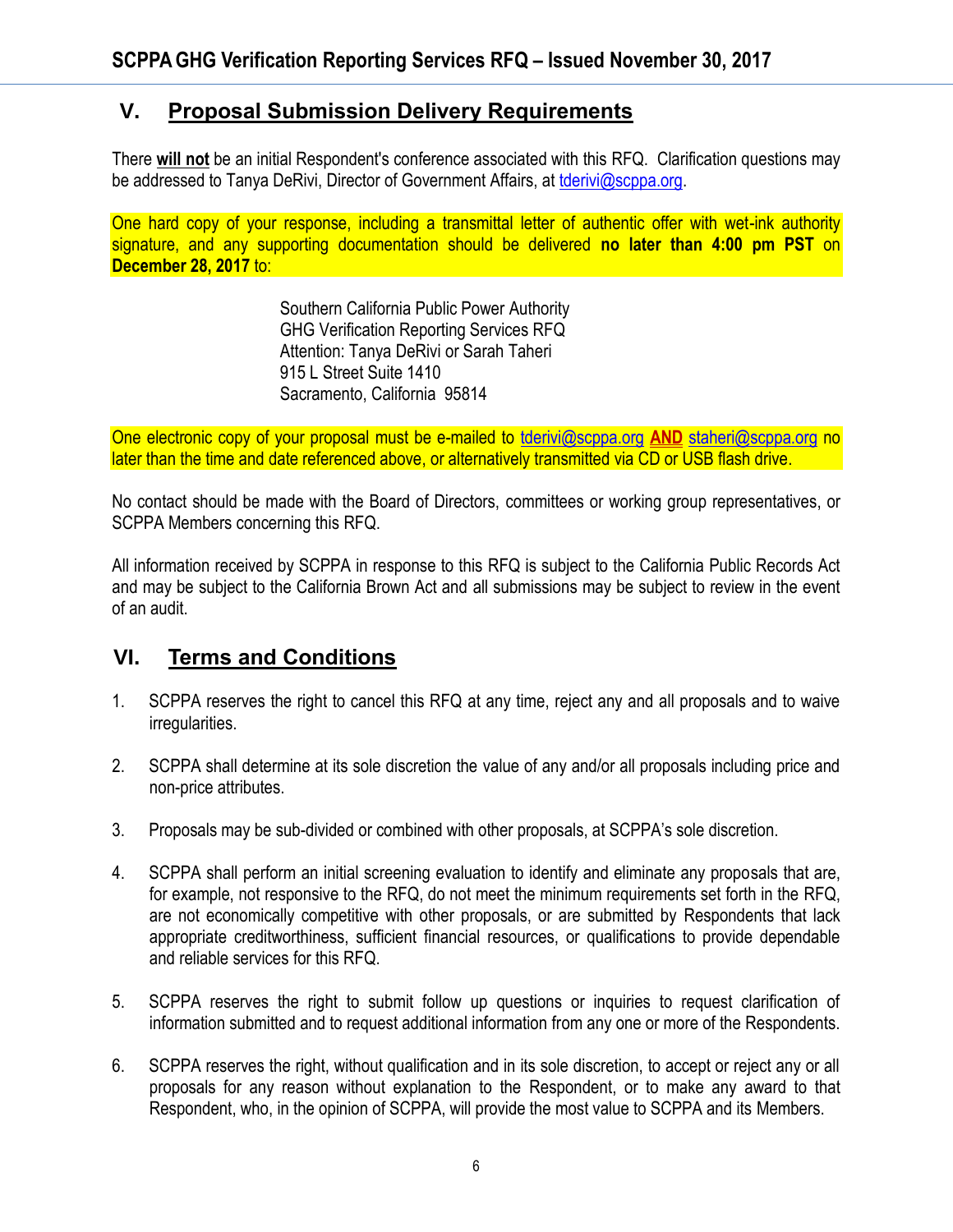- 7. SCPPA may decline to enter into any potential engagement agreement or contract with any Respondent, terminate negotiations with any Respondent, or to abandon the request for proposal process in its entirety.
- 8. SCPPA reserves the right to make an award, at its sole discretion, irrespective of price or technical ability, if SCPPA determines that to do so would result in the greatest value to SCPPA and its Members.
- 9. Those Respondents who submit proposals agree to do so without legal recourse against SCPPA, its Members, their directors, officers, employees and agents for rejection of their proposal(s) or for failure to execute or act on their proposal for any reason.
- 10. SCPPA shall not be liable to any Respondent or party in law or equity for any reason whatsoever for any acts or omissions arising out of or in connection with this RFQ.
- 11. SCPPA shall not be liable for any costs incurred by any Respondents in preparing any information for submission in connection with this RFQ process or any and all costs resulting from responding to this RFQ. Any and all such costs whatsoever shall remain the sole responsibility of the Respondent.
- 12. SCPPA may require certain performance assurances from Respondents prior to entering into negotiations for work that may result from this RFQ. Such assurances may potentially include a requirement that Respondents provide some form of performance security.
- 13. Prior to contract award, the successful Respondent shall supply a detailed breakdown of the applicable overheads and fringe benefit costs that are part of the labor rates and other direct costs associated with the services to be performed.
- 14. SCPPA Members, either collectively or individually may contact Respondents to discuss or enter into negotiations regarding a proposal. SCPPA is not responsible or liable for individual Members interactions with the Respondent which are not entirely conducted through SCPPA or at SCPPA's option or election to engage the Respondent as defined within the RFQ.
- 15. Submission of a Proposal constitutes acknowledgement that the Respondent has read and agrees to be bound by the terms and specifications of this RFQ and any addenda subsequently issued by SCPPA.
- 16. Information in this RFQ is accurate to the best of SCPPA's and its Members' knowledge but is not guaranteed to be correct. Respondents are expected to complete all of their due diligence activities prior to entering into any final contract negotiations with SCPPA.
- 17. SCPPA reserves the right to reject any Proposal for any reason without cause. SCPPA reserves the right to enter into relationships with more than one Respondent, can choose not to proceed with any Respondent with respect to one or more categories of services, and can choose to suspend this RFQ or to issue a new RFQ that would supersede and replace this RFQ.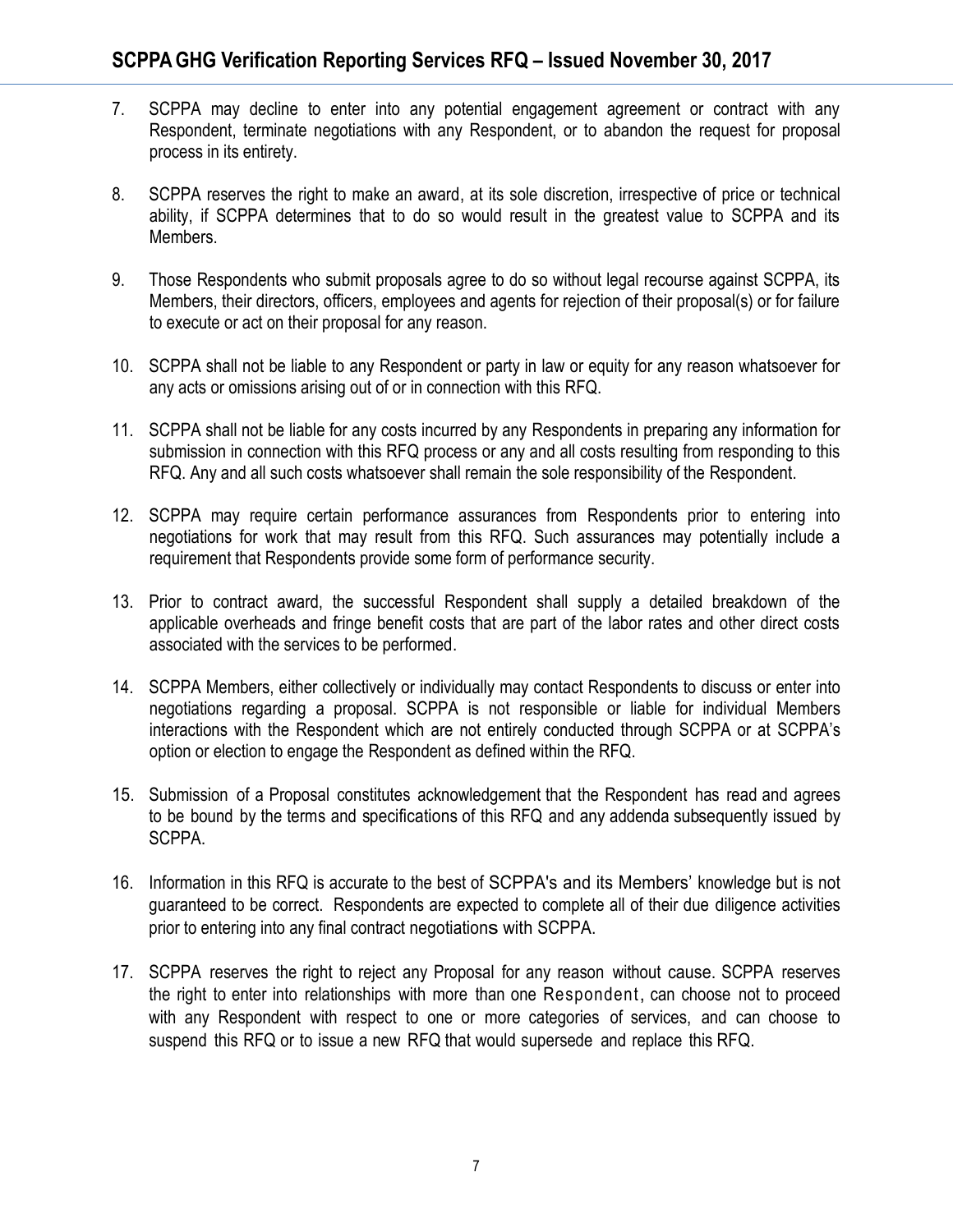## **VII. Additional Requirements for Proposal**

- **1. Consideration of Responses:** Submitted proposals should be prepared simply and economically, without the inclusion of unnecessary promotional materials. Proposals should be submitted on recycled paper that has a minimum of thirty percent (30%) post-consumer recycled content and duplex copied (double-sided pages) where possible.
- **2. Insurance, Licensing, or other Certification:** If selected, the Respondent will be required to maintain sufficient insurance, licenses, or other required certifications for the type of work being performed. SCPPA or its Members may require specific insurance coverage to be established and maintained during the course of work and as a condition of award or continuation of contract.
- **3. Prevailing Wage Rates:** If selected, the Respondent will be required to conform to prevailing wage rates applicable to the location(s) where any work is being performed. Workers shall be paid not less than prevailing wages pursuant to determinations of the Director of Industrial Relations as applicable in accordance with the California Labor Code. To access the most current information on effective determination rates, Respondent shall contact:

Department of Industrial Relations Division of Labor Statistics and Research PO Box 420603, San Francisco, CA 94142-0603 Division Office Telephone: (415) 703-4780 Prevailing Wage Unit Telephone: (415) 703-4774 Web[: http://www.dir.ca.gov/dlsr/DPreWageDetermination.htm](http://www.dir.ca.gov/dlsr/DPreWageDetermination.htm)

- **4. SCPPA-Furnished Property:** SCPPA or a Member's utility drawings, specifications, and other media furnished for the Respondent's use shall not be furnished to others without written authorization from SCPPA or the applicable Member(s).
- **5. Contractor-Furnished Property**: Upon completion of all work under any agreement developed as a result of this RFQ, ownership and title to reports, documents, drawings, specifications, estimates, and any other document produced as a result of the agreement shall automatically be vested to SCPPA and no further agreement will be necessary for the transfer of ownership to SCPPA. SCPPA has the sole right to distribute, reproduce, publish, license, or grant permission to use all or a portion of the deliverable documentation, work product or presentations as it determines in its sole discretion.
- **6. Non-Discrimination/Equal Employment Practices/Affirmative Action Plan:** If selected, the Respondent and each of its known subcontractors may be required to complete and file an acceptable Affirmative Action Plan. The Affirmative Action Plan may be set forth in the form required as a business practice by the Department of Water and Power of the City of Los Angeles which is SCPPA's largest Member.
- **7. Living Wage Ordinance:** If selected, the Respondent may be required to comply with the applicable provisions of the City of Los Angles Living Wage Ordinance and the City of Los Angeles Service Contract Workers Retention Ordinance. The Living Wage Ordinance provisions are found in Section 10.36 of the Los Angeles City Administrative Code; and the Service Contract Workers Retention Ordinance are found in Section 10.37 of the Los Angeles Administrative Code (SCWRO/LW0).